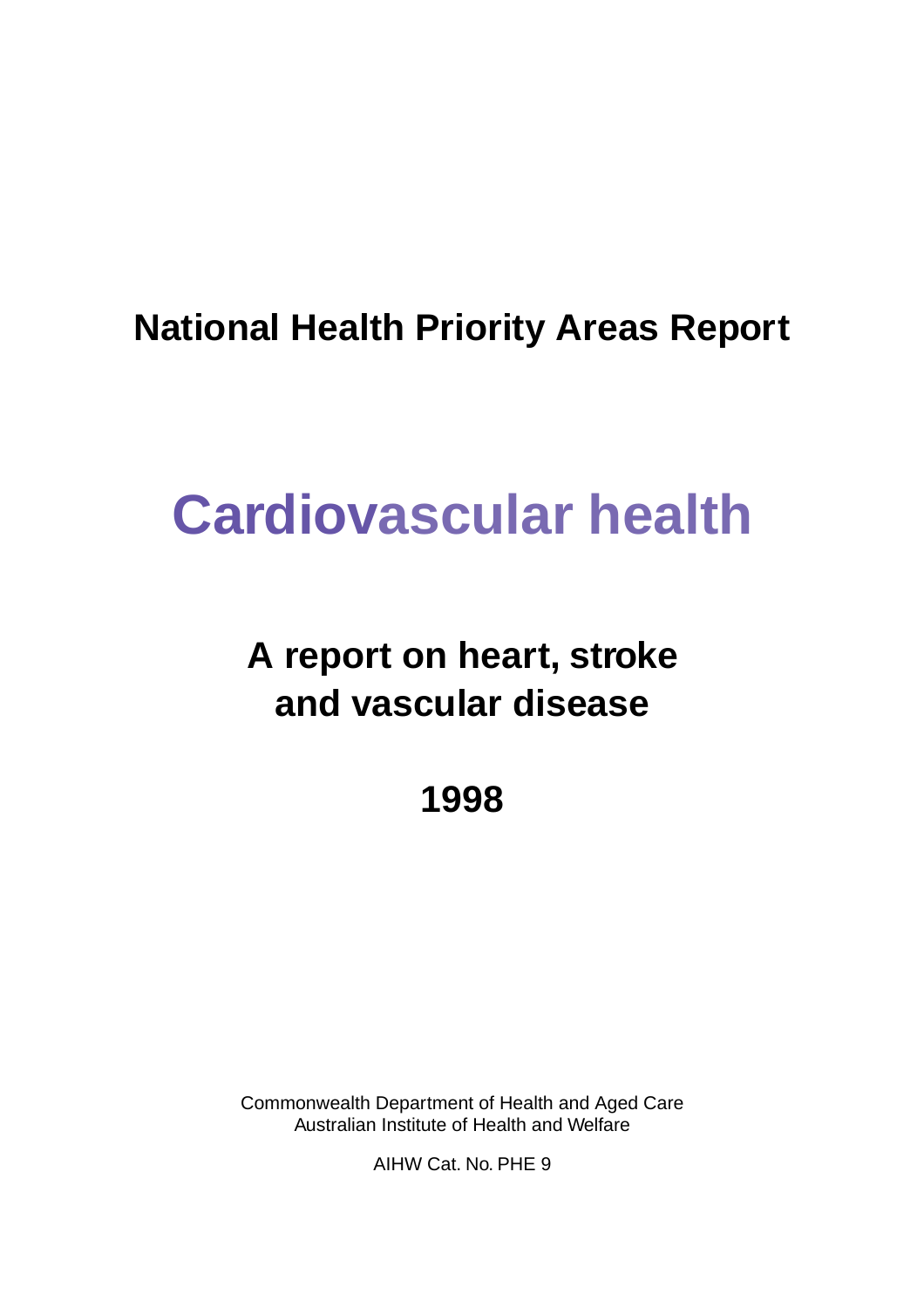© Commonwealth of Australia 1999

ISBN 0 642 39403 2

This work is copyright. Apart from any use as permitted under the *Copyright Act 1968*, no part may be reproduced by any process without written permission from AusInfo. Requests and enquiries concerning reproduction and rights should be directed to the Manager, Legislative Services, AusInfo, GPO Box 84, Canberra, ACT 2601.

Commonwealth Department of Health and Aged Care and Australian Institute of Health and Welfare (1999) *National Health Priority Areas Report: Cardiovascular Health 1998*. AIHW Cat. No. PHE 9. HEALTH and AIHW, Canberra.

A complete list of the Department of Health and Aged Care publications is available from the Publications Officer, Tel: (02) 6289 5811 or via the Department's web-site at: http://www.health.gov.au.

A complete list of the Institute's publications is available from the Publications Unit, Australian Institute of Health and Welfare, GPO Box 570, Canberra ACT 2601, or via the Institute's web-site at http://www.aihw.gov.au.

Editing, production and desktop publishing by Ampersand Editorial & Design, Canberra.

Cover design by Miller Street Studio, Canberra.

Publications Approval Number 2530.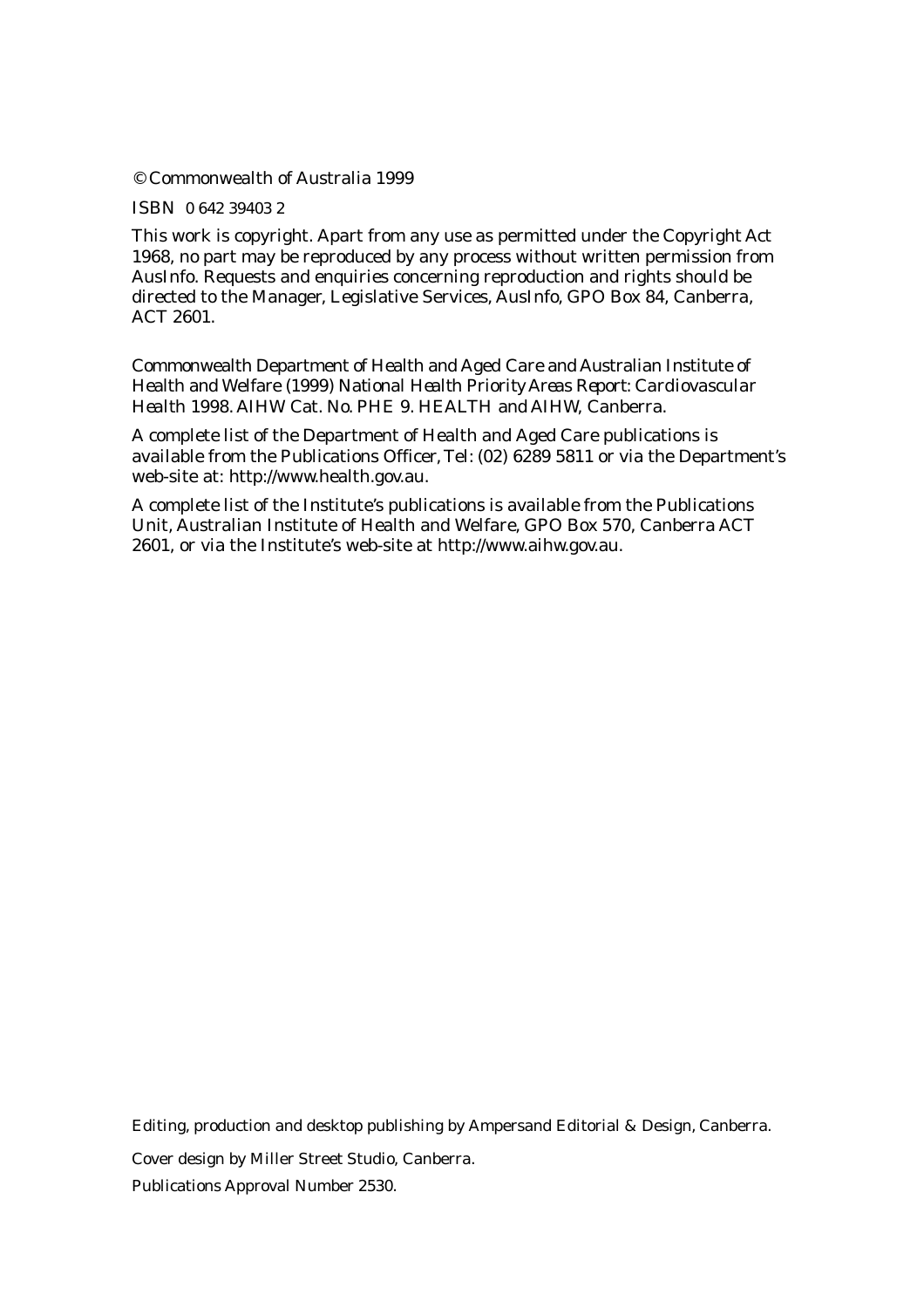# **Contents**

| 1              |         |                                                                   |  |
|----------------|---------|-------------------------------------------------------------------|--|
|                | 1.1     |                                                                   |  |
|                |         |                                                                   |  |
|                |         |                                                                   |  |
|                |         |                                                                   |  |
|                |         |                                                                   |  |
|                |         | Cardiovascular health and other National Health Priority Areas 36 |  |
|                | $1.2\,$ |                                                                   |  |
|                |         |                                                                   |  |
|                |         |                                                                   |  |
|                | 1.3     |                                                                   |  |
|                |         |                                                                   |  |
|                |         |                                                                   |  |
|                |         |                                                                   |  |
|                |         | Health system costs of heart, stroke and vascular disease  42     |  |
| $\mathbf{2}$   |         |                                                                   |  |
|                | 2.1     |                                                                   |  |
|                | 2.2     |                                                                   |  |
|                | 2.3     |                                                                   |  |
| $3\phantom{a}$ |         |                                                                   |  |
|                | 3.1     |                                                                   |  |
|                | 3.2     |                                                                   |  |
|                |         |                                                                   |  |
|                |         |                                                                   |  |
|                |         |                                                                   |  |
|                | 3.3     |                                                                   |  |
|                |         | Stroke 59                                                         |  |
|                |         |                                                                   |  |
|                | 3.4     |                                                                   |  |
|                |         |                                                                   |  |
|                |         |                                                                   |  |
|                |         |                                                                   |  |
|                |         | Current activities in primary prevention in Australia  64         |  |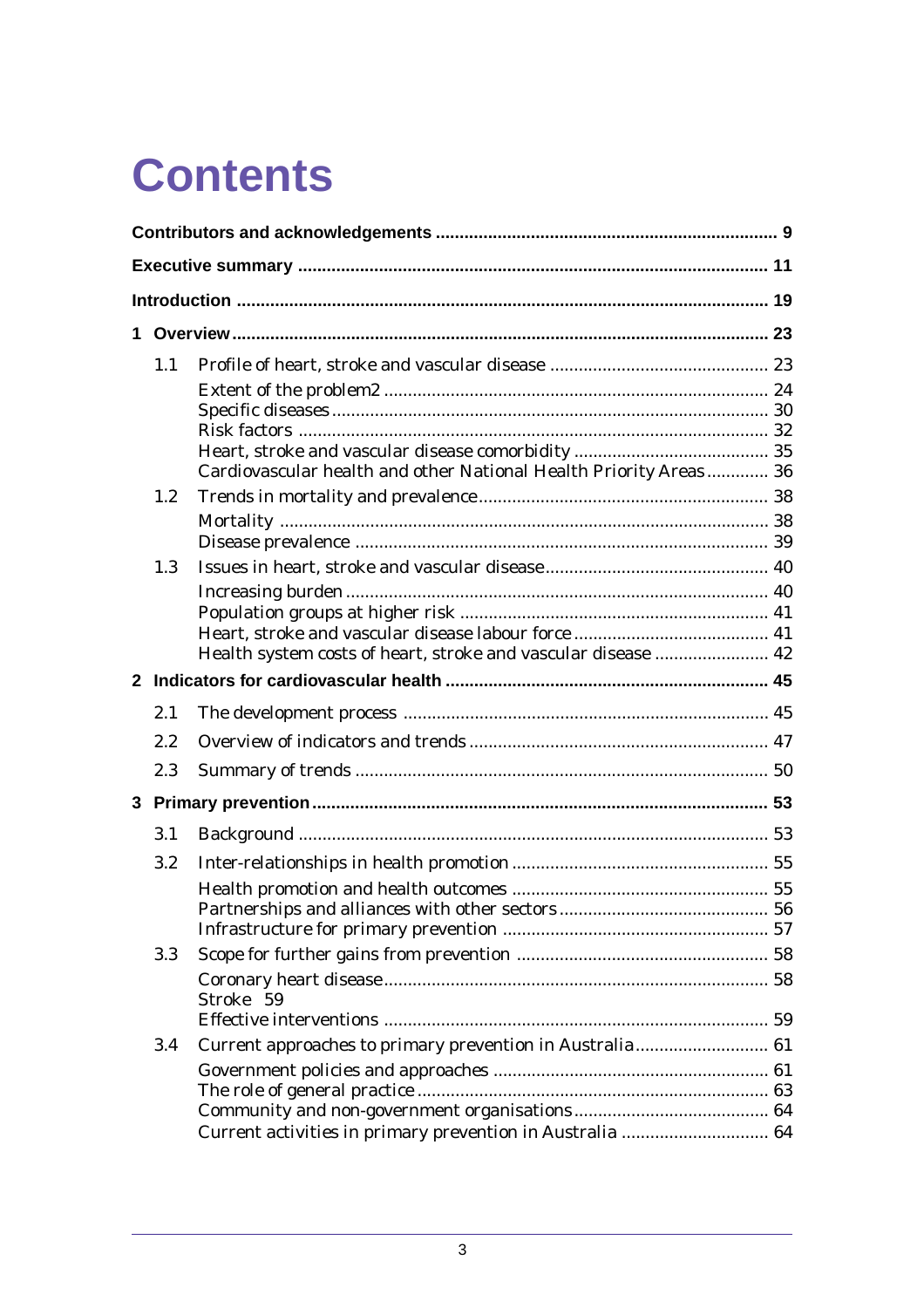|   | 4.1 |                                                                                |  |
|---|-----|--------------------------------------------------------------------------------|--|
|   |     | Stroke 77                                                                      |  |
|   |     |                                                                                |  |
|   |     |                                                                                |  |
|   |     |                                                                                |  |
|   |     |                                                                                |  |
|   | 4.2 |                                                                                |  |
|   |     |                                                                                |  |
|   |     |                                                                                |  |
|   |     |                                                                                |  |
|   | 4.3 | Current approaches to treatment and secondary prevention  93                   |  |
|   |     |                                                                                |  |
|   |     |                                                                                |  |
|   |     |                                                                                |  |
|   |     | Current activities in treatment, secondary prevention and rehabilitation in    |  |
| 5 |     | Potential gains from interventions to prevent and treat heart, stroke and vas- |  |
|   | 5.1 |                                                                                |  |
|   |     |                                                                                |  |
|   | 5.2 |                                                                                |  |
|   |     |                                                                                |  |
|   |     |                                                                                |  |
|   |     |                                                                                |  |
|   | 5.3 |                                                                                |  |
|   | 5.4 |                                                                                |  |
|   |     |                                                                                |  |
|   | 6.1 |                                                                                |  |
|   |     |                                                                                |  |
|   |     | Prevalence of risk factors in the Indigenous population  114                   |  |
|   |     | Admissions to hospital and rates of heart, stroke and vascular disease         |  |
|   |     |                                                                                |  |
|   |     |                                                                                |  |
|   | 6.2 |                                                                                |  |
|   |     | Admissions to hospital and rates for heart, stroke and vascular disease        |  |
|   |     |                                                                                |  |
|   |     |                                                                                |  |
|   |     |                                                                                |  |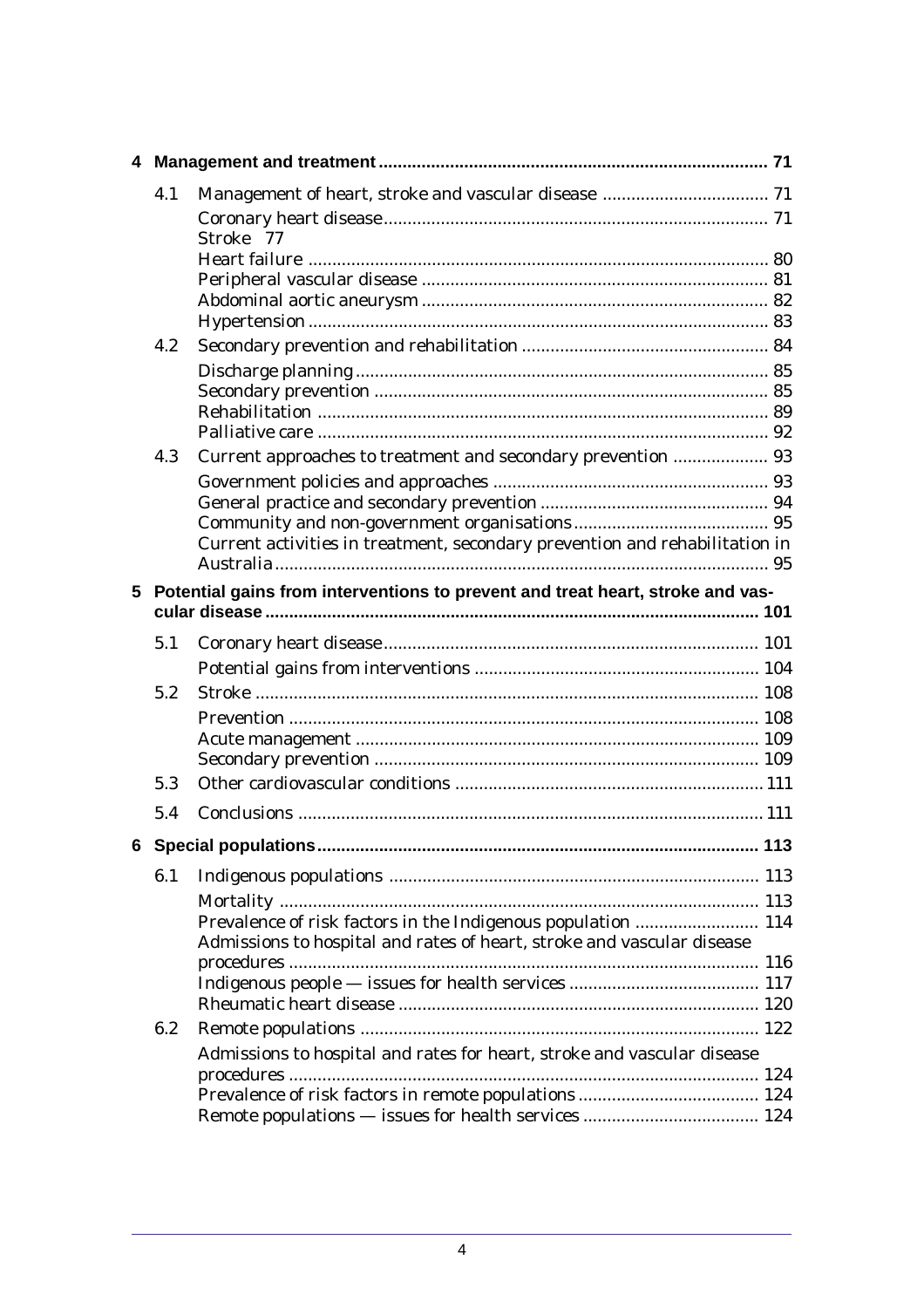|                                                                         | 6.3                                                                   |                                                                                 |  |
|-------------------------------------------------------------------------|-----------------------------------------------------------------------|---------------------------------------------------------------------------------|--|
| Socio-economic disadvantage and mortality from heart, stroke and vascu- |                                                                       |                                                                                 |  |
|                                                                         |                                                                       |                                                                                 |  |
|                                                                         |                                                                       |                                                                                 |  |
|                                                                         |                                                                       |                                                                                 |  |
| $\mathbf{7}$                                                            |                                                                       |                                                                                 |  |
|                                                                         | 7.1                                                                   |                                                                                 |  |
|                                                                         |                                                                       |                                                                                 |  |
|                                                                         | 7.2                                                                   |                                                                                 |  |
|                                                                         |                                                                       |                                                                                 |  |
|                                                                         | 7.3                                                                   |                                                                                 |  |
|                                                                         |                                                                       |                                                                                 |  |
|                                                                         |                                                                       |                                                                                 |  |
|                                                                         |                                                                       |                                                                                 |  |
|                                                                         |                                                                       |                                                                                 |  |
|                                                                         |                                                                       | Issues for research into heart, stroke and vascular disease  142                |  |
|                                                                         |                                                                       | Possible directions for research into heart, stroke and                         |  |
|                                                                         |                                                                       |                                                                                 |  |
| 8                                                                       |                                                                       |                                                                                 |  |
|                                                                         |                                                                       |                                                                                 |  |
|                                                                         |                                                                       | Coordination of primary prevention across National Health Priority Areas<br>147 |  |
|                                                                         | National mechanism for development, regular review and implementation |                                                                                 |  |
|                                                                         |                                                                       |                                                                                 |  |
|                                                                         |                                                                       |                                                                                 |  |
|                                                                         |                                                                       |                                                                                 |  |
|                                                                         |                                                                       |                                                                                 |  |
|                                                                         |                                                                       |                                                                                 |  |
|                                                                         | <b>Appendixes</b>                                                     |                                                                                 |  |
|                                                                         | $\mathbf{1}$                                                          | <b>NHPA</b> indicators for                                                      |  |
|                                                                         |                                                                       |                                                                                 |  |
|                                                                         | $\overline{2}$                                                        |                                                                                 |  |
|                                                                         | 3                                                                     |                                                                                 |  |
|                                                                         |                                                                       |                                                                                 |  |
|                                                                         |                                                                       |                                                                                 |  |
|                                                                         |                                                                       |                                                                                 |  |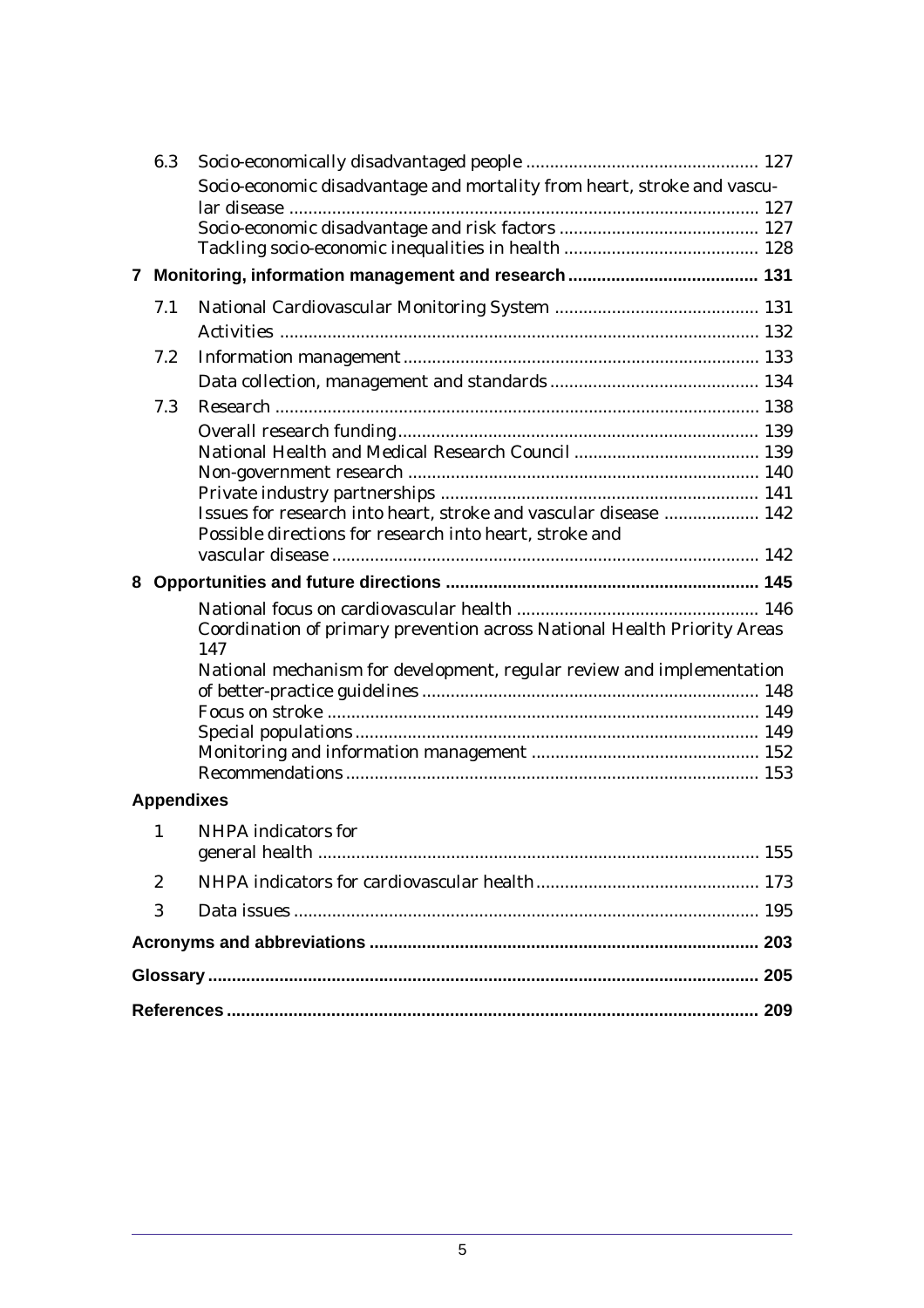# **Tables**

| 1.1: |                                                                                                                                                         |  |
|------|---------------------------------------------------------------------------------------------------------------------------------------------------------|--|
| 1.2: | Heart, stroke and vascular disease related Medicare providers and                                                                                       |  |
| 2.1: | Indicators for monitoring risk factors for heart, stroke and vascular disease                                                                           |  |
| 2.2: | Indicators for monitoring heart, stroke and vascular disease  48                                                                                        |  |
| 2.3: |                                                                                                                                                         |  |
| 3.1: | Percentage of ischaemic strokes attributable to risk factors or conditions 59                                                                           |  |
| 4.1: | A comparison of heart, stroke and vascular disease drug treatments in                                                                                   |  |
| 4.2: |                                                                                                                                                         |  |
| 5.1: | Estimated reduction in risk of suffering a major coronary event, or death<br>during an acute episode, associated with reduction in risk factors or with |  |
| 5.2: | Percentage of population aged 35-79 years in various risk groups and                                                                                    |  |
| 5.3: | Percentage of coronary events potentially preventable through improved                                                                                  |  |
| 5.4: | Effectiveness of acute stroke management approaches in reducing death                                                                                   |  |
| 5.5: | Summary of the cost-effectiveness of different strategies for the secondary                                                                             |  |
| 6.1: | Death rates and rate ratios, by Indigenous status, selected heart, stroke                                                                               |  |
| 6.2: | Prevalence of risk factors for the Indigenous and non-Indigenous                                                                                        |  |
| 6.3: | Hospital separation rates for diseases and disorders of the circulatory                                                                                 |  |
| 6.4: | Death rates and rate ratios, by type of area, selected heart, stroke and                                                                                |  |
| 6.5: | Prevalence of risk factors by area of residence, Australia, 1995  124                                                                                   |  |
| 6.6: | Hospital separation rates and rate ratios, by type of area, coronary heart                                                                              |  |
| 6.7: | Death rates for heart, stroke and vascular diseases, by socio-economic                                                                                  |  |
| 6.8: | Prevalence of risk factors for heart, stroke and vascular disease, by socio-                                                                            |  |
| 7.1: | NHMRC funding for research in NHPAs - actual expenditure and                                                                                            |  |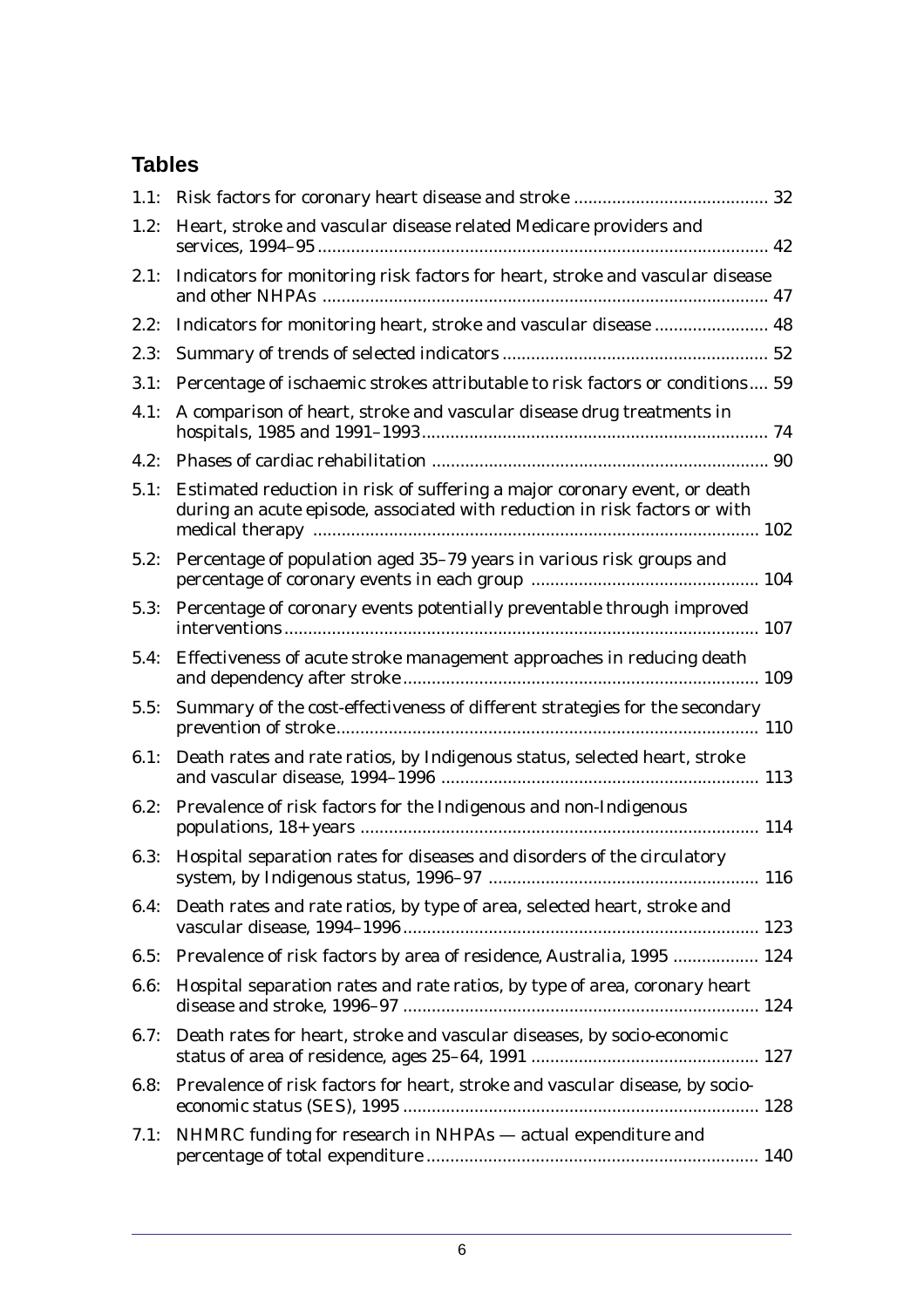# **Figures**

| 1.1: |                                                                                                                                                    |    |
|------|----------------------------------------------------------------------------------------------------------------------------------------------------|----|
| 1.2: | Deaths due to heart, stroke and vascular disease, Australia, 1996  25                                                                              |    |
| 1.3: | Admissions to hospital for heart, stroke and vascular disease,                                                                                     |    |
| 1.4: | General practice consultations for heart, stroke and vascular disease,                                                                             |    |
| 1.5: | Age-standardised male death rates for coronary heart disease in OECD                                                                               |    |
| 1.6: | Age-standardised female death rates for coronary heart disease in OECD                                                                             |    |
| 1.7: | Trends in heart, stroke and vascular disease mortality among males,                                                                                | 38 |
| 1.8: | Trends in heart, stroke and vascular disease mortality among females,                                                                              |    |
| 1.9: | Projected numbers of older patients with certain heart, stroke and                                                                                 |    |
|      | 1.10: Costs of heart, stroke and vascular disease health care, Australia,                                                                          |    |
|      |                                                                                                                                                    |    |
| 5.1: | Reductions (per cent) in coronary events achievable in people with no<br>history of hypertension, high blood pressure or coronary heart disease    |    |
| 5.2: | Reductions (per cent) in coronary events achievable in people with a<br>history of high blood pressure or high blood cholesterol but no known      |    |
| 5.3: | Reductions (per cent) in coronary events achievable in people with a<br>history of coronary heart disease (Group III) through medical and surgical |    |
| 5.4: | Reductions (per cent) in case fatality achievable through acute treatment                                                                          |    |
| 6.1: | Death rates for coronary heart disease, by area of residence, Western<br>Australia, South Australia and the Northern Territory, 1991-1995  123     |    |
| 7.1: | Sources of funding for clinical research into heart, stroke and vascular                                                                           |    |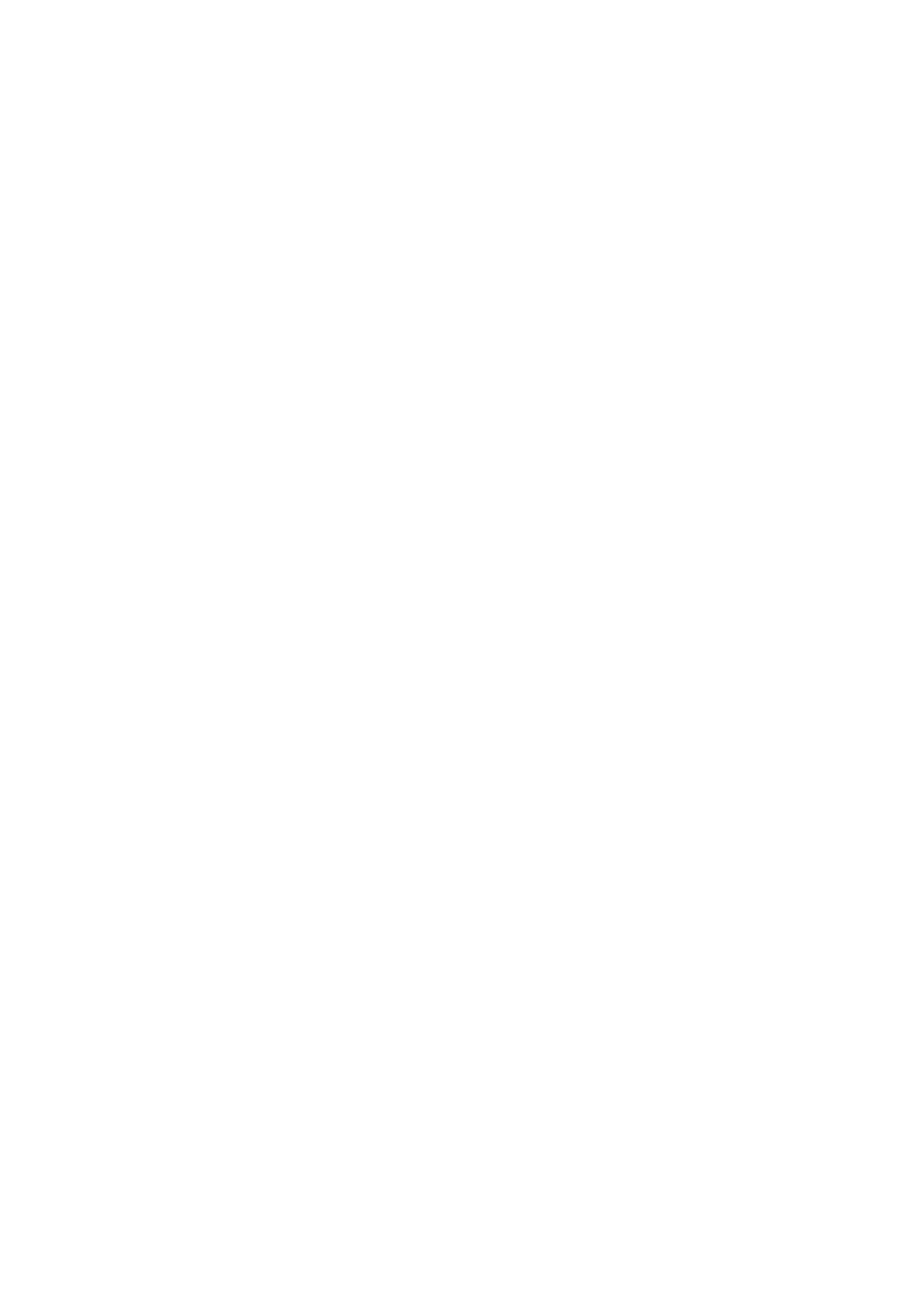# <span id="page-8-0"></span>**Contributors and acknowledgements**

## **National Health Priority Committee Members**

| Judith Whitworth (Chair)                              | Commonwealth                                                            |
|-------------------------------------------------------|-------------------------------------------------------------------------|
| Penny Gregory                                         | <b>Australian Capital Territory</b>                                     |
| <b>Bill Cowie/Kim Carter</b>                          | <b>New South Wales</b>                                                  |
| John Condon/Edouard d'Espaignet                       | <b>Northern Territory</b>                                               |
| John O'Brien                                          | Queensland                                                              |
| David Filby                                           | South Australia                                                         |
| Mercia Bresnehan                                      | <b>Tasmania</b>                                                         |
| John Catford                                          | Victoria                                                                |
| Mark Salmon                                           | Western Australia                                                       |
| Richard Madden                                        | Australian Institute of Health and Welfare                              |
| Jack Best                                             | National Health and Medical Research Council                            |
| George Rubin                                          | National Health and Medical Research Council                            |
| Liz Furler                                            | <b>Population Health Division, Commonwealth</b>                         |
| Peter Fisher                                          | Office of National Health and Medical Research<br>Council, Commonwealth |
| <b>National Health Priority Committee Secretariat</b> |                                                                         |
| Angela Reddy (Secretary)                              | <b>Sue Lockyer</b>                                                      |
| Liz Metelovski                                        | <b>Marian Mulhall</b>                                                   |
| Louis Young                                           | Leilani Pearce                                                          |

#### **Expert Advisory Group on Heart, Stroke and Vascular Disease**

| <b>Andrew Tonkin (Chair)</b>    | <b>National Heart Foundation</b>                     |
|---------------------------------|------------------------------------------------------|
| <b>Adrian Bauman</b>            | Liverpool Hospital, Sydney                           |
| <b>Stan Bennett</b>             | Australian Institute of Health and Welfare           |
| <b>Ben Bidstrup</b>             | <b>Townsville General Hospital</b>                   |
| <b>Glenn Close</b>              | <b>New South Wales Health Department</b>             |
| <b>Annette Dobson</b>           | <b>Newcastle University</b>                          |
| <b>Geoff Donnan</b>             | <b>Austin and Repatriation Medical Centre</b>        |
| <b>Ben Freedman</b>             | <b>Concord Hospital, Sydney</b>                      |
| Marcia George                   | <b>Austin and Repatriation Medical Centre</b>        |
| <b>Graeme Hankey</b>            | <b>Royal Perth Hospital</b>                          |
| Noel Hayman                     | <b>Inala Community Centre, Brisbane</b>              |
| Michele Herriot                 | <b>South Australian Department of Human Services</b> |
| Keith Hill                      | <b>National Ageing Research Institute</b>            |
| <b>Kerry Inder</b>              | John Hunter Hospital, Newcastle                      |
| Ray Judd                        | Department of Human Services, Victoria               |
| <b>John McNeil</b>              | <b>Monash University</b>                             |
| Paul Norman                     | <b>Fremantle Hospital</b>                            |
| <b>Leon Piterman</b>            | <b>Monash University</b>                             |
| <b>Angela Reddy (Secretary)</b> | Commonwealth                                         |
| Ian Ring                        | James Cook University, Townsville                    |
| <b>Ian Scott</b>                | Princess Alexandra Hospital, Brisbane                |
|                                 |                                                      |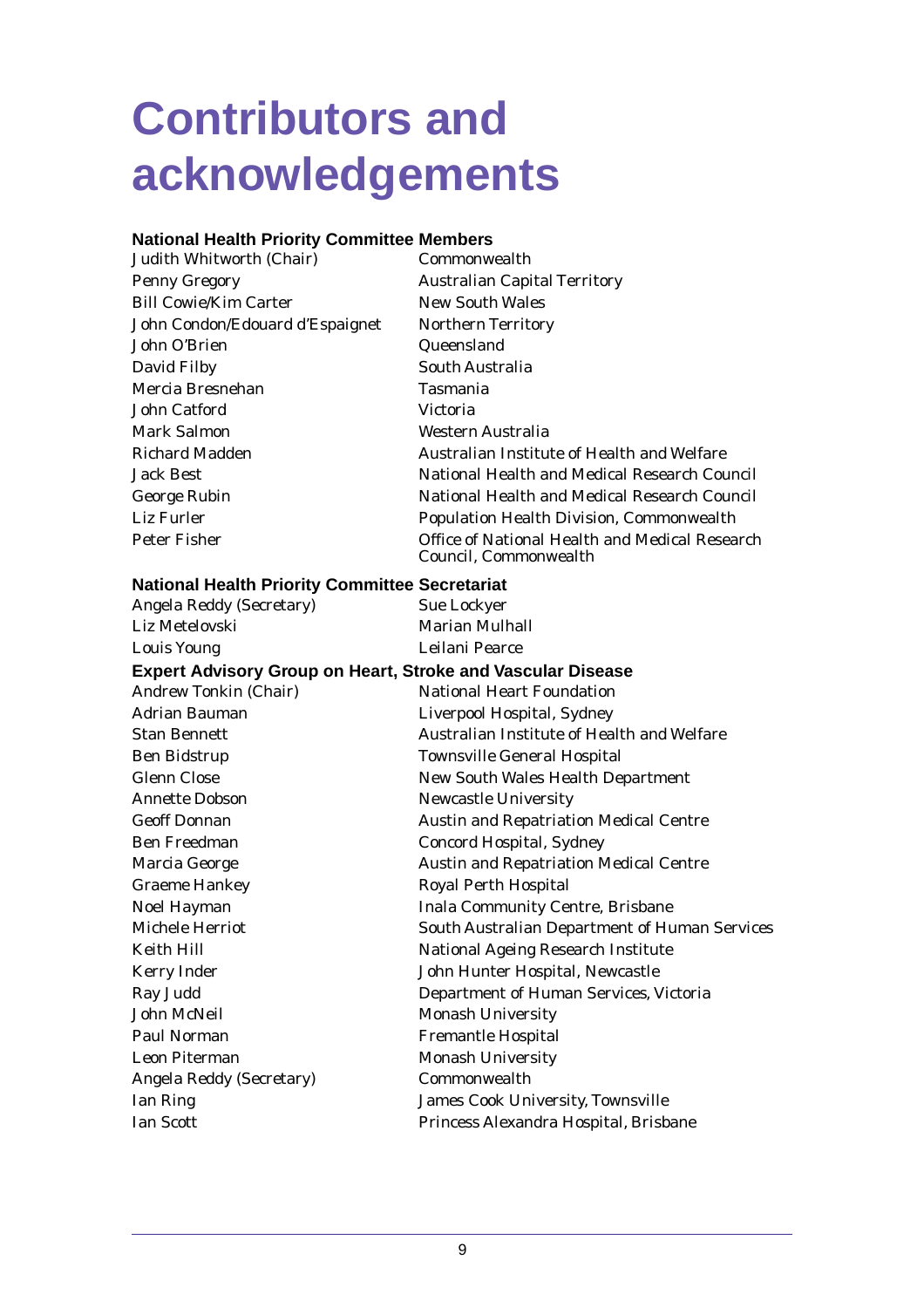#### **Australian Institute of Health and Welfare**

| <b>Tim Armstrong</b>      | Paul Jelfs                                             |
|---------------------------|--------------------------------------------------------|
| <b>Stan Bennett</b>       | <b>Paul Magnus</b>                                     |
| Kuldeep Bhatia            | Susana Senes-Ferrari                                   |
| Indra Gajanayake          | Sushma Mathur                                          |
| <b>Technical Editors</b>  |                                                        |
| Elizabeth Hall            | Ampersand Editorial & Design                           |
| Jennifer Zangger          | <b>Ampersand Editorial &amp; Design</b>                |
| <b>Other contributors</b> |                                                        |
| <b>Con Aroney</b>         | The Prince Charles Hospital, Brisbane                  |
| <b>Meredith Cooney</b>    | National Heart Foundation, South Australian Division   |
| <b>Christopher Burns</b>  | National Heart Foundation, Northern Territory Division |
| <b>Trevor Shilton</b>     | National Heart Foundation, Western Australian Division |
| Pat Field                 | National Heart Foundation, National Office             |
| <b>Ian Anderson</b>       | Office of Aboriginal and Torres Strait Islander Health |
| <b>Marilyn Wise</b>       | <b>University of Sydney</b>                            |
| <b>Michael Frommer</b>    | <b>University of Sydney</b>                            |
| <b>Konrad Jamrozik</b>    | <b>University of Western Australia</b>                 |
| John Bass                 | <b>University of Western Australia</b>                 |
| <b>Mark Nelson</b>        | <b>Monash University</b>                               |
| Robyn McDermott           | <b>Queensland Health</b>                               |
| <b>Tarun Weeramanthri</b> | <b>Territory Health Services</b>                       |
| <b>Nancy Huang</b>        | <b>Integration SERU</b>                                |
| <b>Jonathan Carapetis</b> | Menzies School of Health and Research                  |
| Peter Fletcher            | Durri Aboriginal Medical Service, Kempsey              |
| <b>Ian Cameron</b>        | <b>Rural Doctors</b>                                   |
| <b>Gordon Gregory</b>     | <b>National Rural Health Alliance</b>                  |
| David Kelly               | Royal Prince Alfred Hospital, Sydney                   |

Thanks are also to due to the following organisations for their assistance in preparing this report:

Australian Cardiac Rehabilitation Association Brain Foundation Cardiac Society of Australia and New Zealand Heads of Aboriginal Health Units Heart Research Centre Heart Support-Australia High Blood Pressure Research Council of Australia Integration SERU, School of Community Medicine, University of New South Wales Menzies Centre for Population Health Research, Hobart National Heart Foundation National Stroke Foundation Rural Health Education Foundation Rural Health Policy Forum Stroke Association of Victoria Stroke Society of Australasia Stroke Unit, Alfred Hospital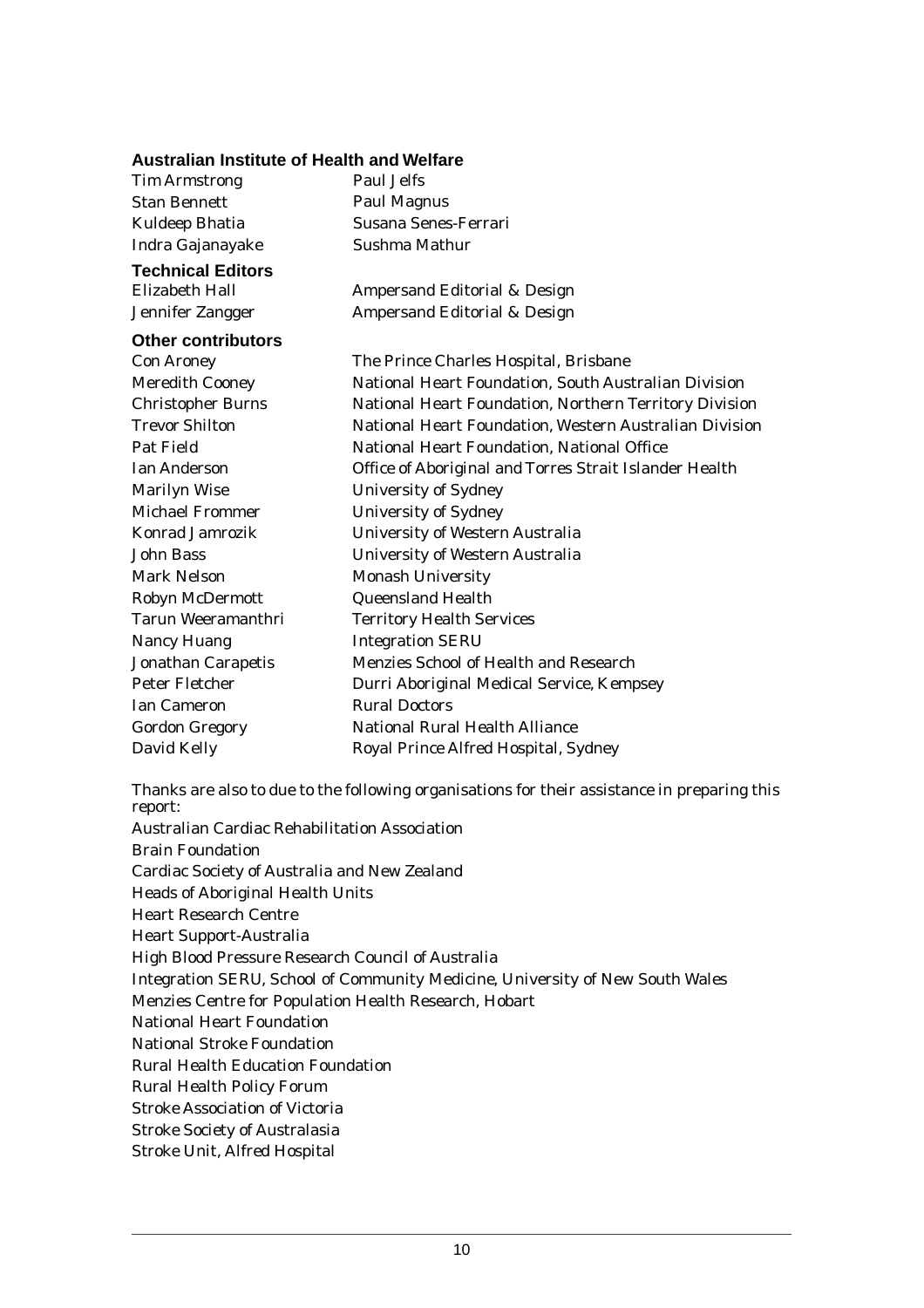<span id="page-10-0"></span>This report on cardiovascular health is one of a series of biennial reports to Australian Health Ministers on each of the five National Health Priority Areas (NHPAs). It is part of a process that involves various levels of government and draws on advice from non-government sources, with the primary goal of reducing the incidence and impact of heart, stroke and vascular disease in Australia.

# **Overview of heart, stroke and vascular disease in Australia**

Heart, stroke and vascular disease comprises all diseases of the heart and blood vessels including coronary heart disease, stroke, heart failure and peripheral vascular disease, that are caused by a damaged blood supply to the heart, brain and legs. These conditions share a number of major risk factors, which include behavioural risk factors such as tobacco smoking, physical inactivity, poor nutrition and high consumption of alcohol, and physiological risk factors such as high blood pressure, elevated blood lipids, overweight and obesity, and diabetes.

Existing prevention strategies and advances in treatment have contributed to a significant decline in heart, stroke and vascular disease in Australia over the past 30 years. The downward trend in death rates is occurring among both males and females, and is more rapid than falls in mortality overall. This continuing decline suggests that the disease is largely preventable, and that significant further gains could be made using existing knowledge.

However, heart, stroke and vascular disease is still the largest cause of premature death and death overall in Australia, accounting for 42 per cent of all deaths in 1996, and its health and economic burden exceeds that of any other disease. It is a leading cause of morbidity, accounting for 8 per cent of all hospital separations each year and 12.5 per cent of all problems managed by general practitioners. The total direct cost of heart, stroke and vascular disease, estimated at \$3,719 million, represented 12 per cent of the total health care costs for all diseases in 1993–94.

Of the cardiovascular conditions, coronary heart disease is the major cause of death in those aged less than 70 years, and stroke is one of the principal causes of serious long-term disability. Since these diseases particularly affect older Australians, their public health impact will increase with the progressive ageing of the population. Currently, Australians aged 65 years or more comprise 12 per cent of the population, but account for about two-thirds of cardiovascular health care costs. It is expected that rising levels of treatment with drugs and other medical interventions will place increasing demand on the health care system over the next several decades. At the same time, there needs to be more emphasis on reducing disability and improving quality of life among older Australians.

Comparison with other countries indicates that there is much room for further improvement in the cardiovascular health of Australians. Internationally, Australia ranks ninth lowest out of 29 Organisation for Economic Cooperation and Development (OECD) countries in age-standardised mortality for all heart, stroke and vascular disease. Even so, these rates are still 61 per cent higher than for Hong Kong (among males) and 65 per cent higher than for France (among females). For coronary heart disease, the major cause of death in Australia, the death rates are approximately five times greater than those in Japan and three times those in France.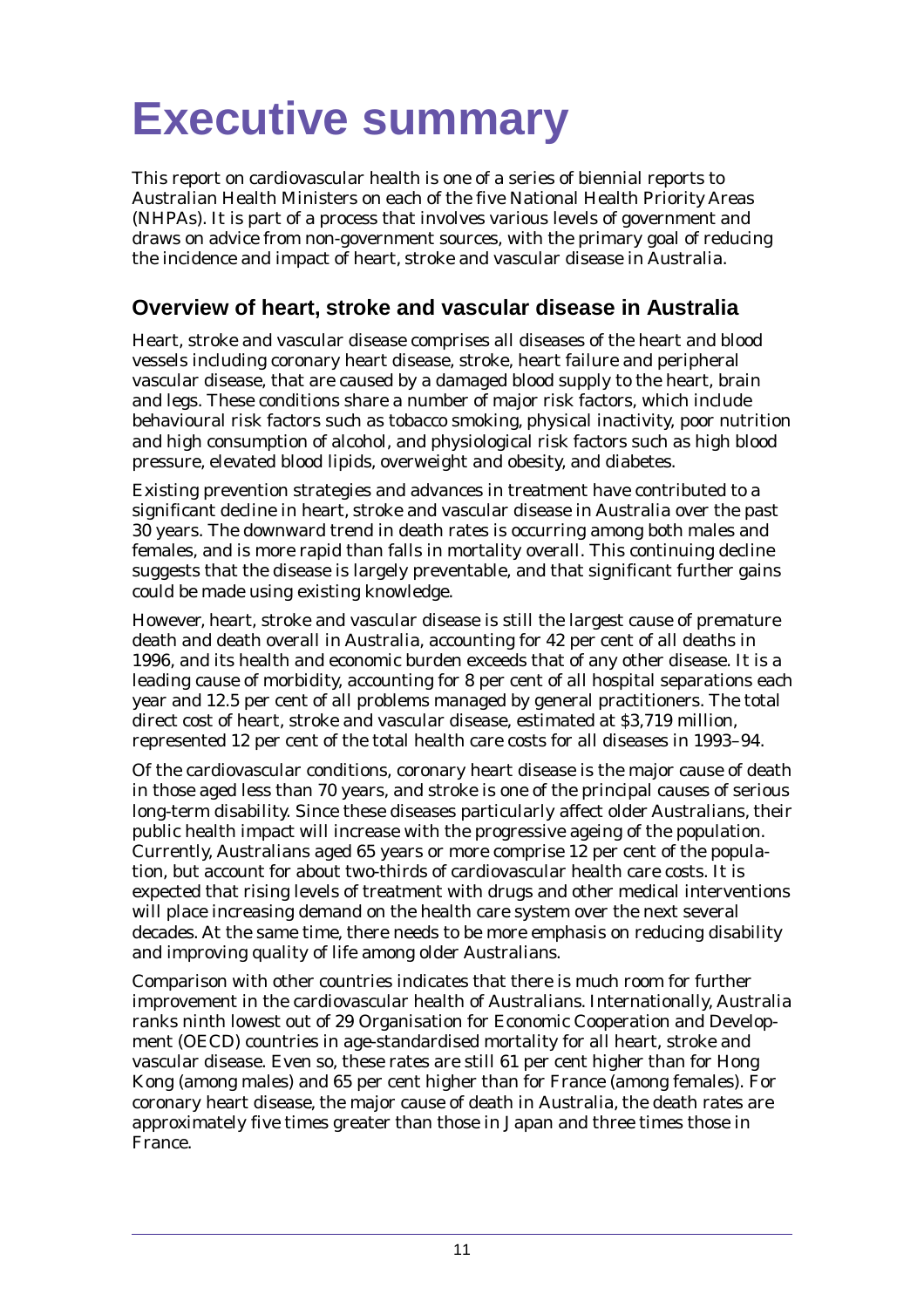Certain groups in the population have significantly higher mortality from heart, stroke and vascular disease than other groups. Indigenous Australians die from heart, stroke and vascular disease at nearly twice the rate of the total population. There are differences in the health profiles of Australians living in urban, rural and remote areas, and in those of differing socio-economic status as well. There is a clear need to reduce the impact of heart, stroke and vascular disease on less advantaged groups.

# **Progress towards national goals and targets**

Under the NHPA initiative, progress towards reducing the health problem is measured by time trends in risk factor prevalence, and morbidity and mortality. This report documents results for a set of 22 indicators for cardiovascular health, and eight risk factor indicators that are relevant to other NHPAs as well as to the health of Australians in general.

There have been positive outcomes in a number of areas for which trend data are available. Death rates for coronary heart disease and stroke, in the total population (including rural and remote areas) have decreased. The prevalence rates for tobacco smoking and high blood pressure have continued to fall. However, there has been little change in recreational physical activity levels over the past 20 years. The prevalence of overweight and obesity continues to rise. In addition, it seems unlikely that current efforts in Indigenous populations will allow a real prospect of achieving nationally agreed targets for mortality, morbidity or risk factors.

## **Approaches to heart, stroke and vascular disease**

#### **Prevention**

There is immense potential for prevention to improve the cardiovascular health of Australians. A range of evidence suggests that high levels of heart, stroke and vascular disease can be reduced dramatically, given enough time and effort. Approaches to cardiovascular prevention will have benefits that go considerably beyond cardiovascular health, because the behavioural and physiological risk factors for heart, stroke and vascular disease often also play a large role in the development of other common conditions such as cancer and diabetes.

The great challenge for prevention is to turn this theoretical scope into practice, maintaining the favourable trends in reducing some risk factors and reversing worsening trends in others. Another challenge is to attend to the social, economic and environmental conditions that can influence the level of risk factors, as well as other social and psychological aspects that can affect cardiovascular health.

There are a number of Australian examples of the beginnings of success in health promotion, such as the reduction in tobacco smoking, which have been due to a combination of legislative, educational and economic approaches. However, there are many opportunities to decrease smoking further and to promote physical activity, good nutrition, the reduction of overweight and obesity, and successful management of risk factors. While the health sector should take the lead in preventive actions, it will ensure more lasting effects if it forms long-term partnerships and alliances with other sectors.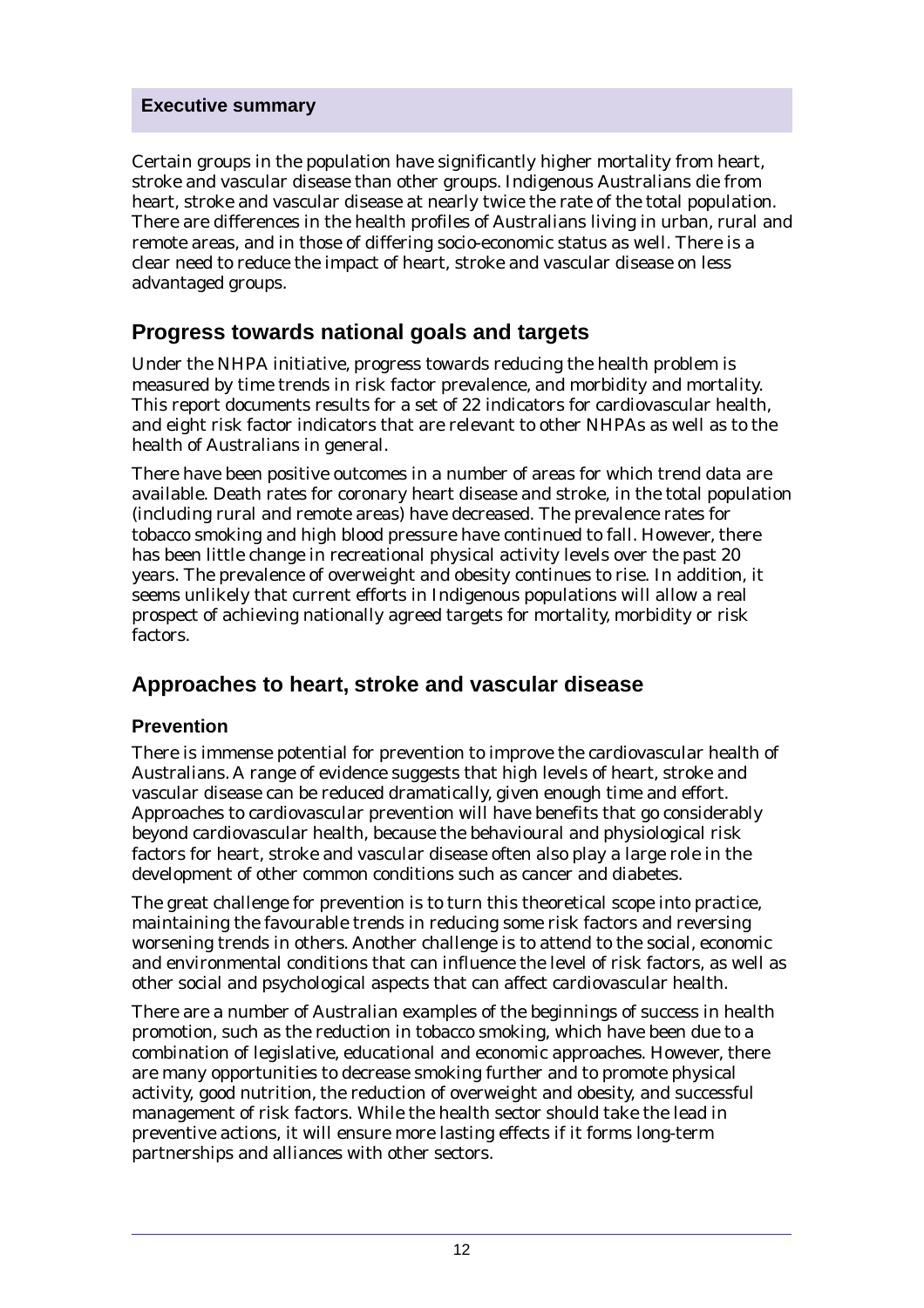Work is in progress at the Commonwealth, State and Territory and regional levels to establish such partnerships, improve the infrastructure for primary prevention and coordinate health promotion activity across major health issues.

#### **Management**

The management of patients with heart, stroke and vascular disease aims to reduce mortality and morbidity and improve quality of life. To reduce mortality, strategies should relieve symptoms, reduce complications and identify and treat patients at high risk of further events. Emergency treatment is critical for those suffering acute events such as heart attack or stroke. For those with more stable symptoms, there is a wide range of tests to confirm the diagnosis, guide management and assess prognosis. Options for treatment include drug therapy and a range of other interventions.

Long-term management of heart, stroke and vascular disease involves secondary prevention to modify risk factors and continuing medical treatment to reduce risk factor levels and control symptoms. Rehabilitation is an important part of the longterm management of coronary heart disease and stroke.

Despite continuing advances in the management of heart, stroke and vascular disease, in many areas there is a substantial gap between accepted best practice and usual practice, as reflected in the following points.

- Too few eligible patients with heart attack, unstable angina or stroke receive appropriate drug therapy, despite its demonstrated effectiveness in randomised controlled trials.
- There are currently insufficient stroke units nationwide, and access to a stroke unit is not available to all eligible patients.
- There is wide variation in use of, and techniques employed with, interventions such as cardiac surgery and coronary angioplasty in Australia, with limited access to facilities and specialists causing long waiting times in some States.
- Comprehensive specialist management programs for heart failure have been shown to decrease costly hospital re-admissions, but have been set up in only a few centres. Current funding mechanisms do not facilitate coordinated 'shared' care of patients with heart failure or severe peripheral vascular disease.
- Although cardiac rehabilitation has been shown to have both short and longterm benefits, rates of participation in cardiac rehabilitation programs are less than desirable. There is insufficient current capacity to treat all eligible patients, routine referral is not a standard practice and a proportion of patients who are referred do not attend.
- Stroke rehabilitation services vary greatly between geographical areas, with clustering in some areas and few or no services available in others. While a range of factors improve outcomes of stroke rehabilitation, there is no standardised approach to identifying people who will benefit from rehabilitation.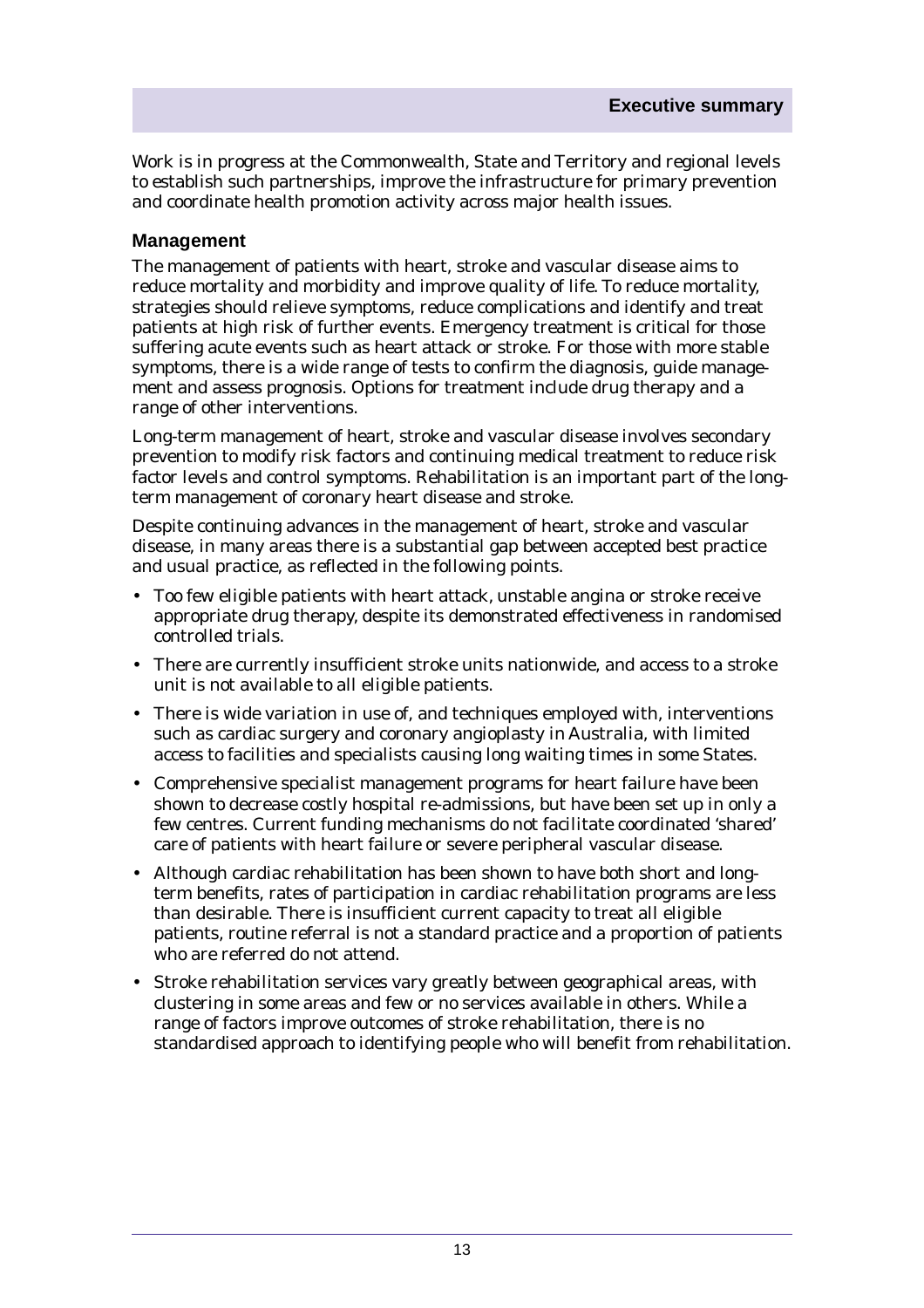The development and endorsement of guidelines to encourage evidence-based practice are being continued by the Commonwealth, through the National Health and Medical Research Council, with the involvement of non-government organisations and specialist colleges. It is essential to have an appropriate infrastructure for the regular review, dissemination and implementation of clinical practice guidelines. At present, little is known about the impact of guidelines on use rates, health outcomes or costs.

#### **Research**

Both the Commonwealth Government and State/Territory Governments and nongovernment organisations contribute to research funding for heart, stroke and vascular disease in Australia. However, the major organisations that support grants for cardiovascular research can now provide funding for only about 25 per cent of applications despite ranking most of the projects as worthy of funding. Recent experiences with private industry partnerships highlight opportunities for substantial industry funding from multinational companies to support clinical research.

## **Special populations**

Cardiovascular mortality or disease burdens are higher or more problematic among Indigenous Australians, in remote areas of the country, and among socioeconomically disadvantaged groups. There is considerable overlap between these groups and they share some factors that contribute to their greater risk, such as higher rates of smoking and some other risk factors and reduced access to prevention programs and treatment services. For these populations, it is particularly important to tackle the underlying causes of inequalities in health, through intersectoral action and changes in public policy.

#### **Indigenous Australians**

Despite the higher levels of mortality and morbidity in the Indigenous population, programs for prevention are fragmented and there are no clearly identified sources of funding for such programs at an appropriate scale.

While there will be gains from improved access to treatment, there is even greater potential from improved primary and secondary prevention. These services should not be seen as competitive and need to be adequately funded under a balanced, comprehensive and coordinated approach.

Rheumatic heart disease represents a significant and entirely preventable cause of morbidity and mortality among Indigenous Australians. Organised primary health care is essential for the control of rheumatic fever.

#### **Remote populations**

Access to health services is a problem for most people living in remote areas. Distance is a major factor, with poor roads and unreliable communication systems contributing to the isolation.

The difficulties of recruiting and retaining health professionals in remote areas are generally understood. Professional and geographical isolation, continuing education and overwork, accommodation and transport all have an impact on staff and ultimately on delivery of services.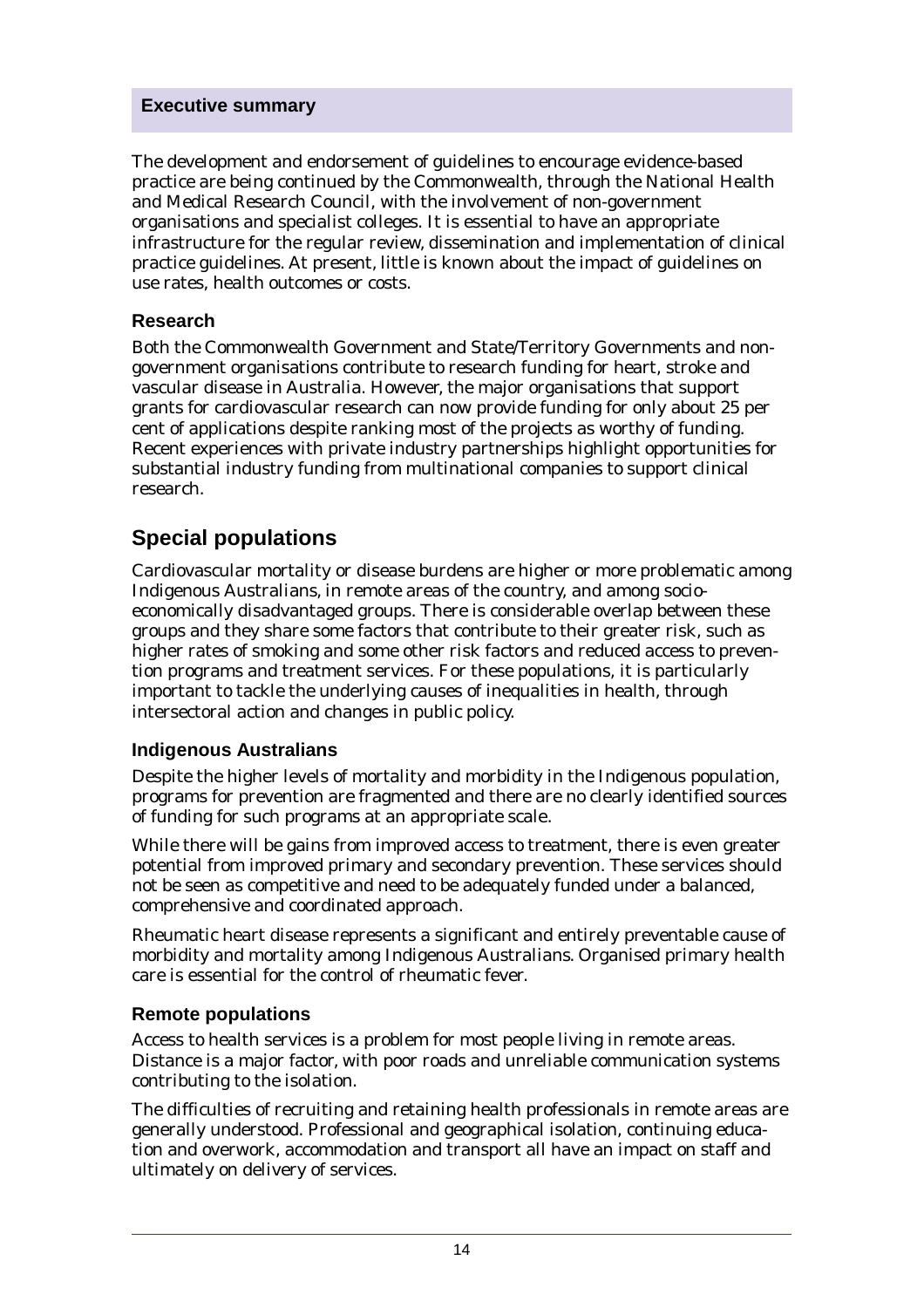As well as addressing service delivery issues, there is a need to improve supplies of affordable fresh fruit and vegetables in remote areas. This may require subsidies, reduction of transport costs, grants for upgrade of storage facilities and support for production of locally grown produce.

#### **Socio-economically disadvantaged people**

Health inequalities are caused by the interplay of risk factors and social and economic circumstances. Policy initiatives to address health inequalities require coordination across sectors of government, and should aim to:

- improve living and working conditions;
- reduce poverty and unemployment; and
- influence people's health-related attitudes and behaviours, through sensitive interventions that combine education and support with action at other policy levels, and improve access to health and social services according to need.

# **Monitoring and information management**

Monitoring disease trends and differentials and applying technology to improve information management will help to address a number of issues raised in this report.

The National Centre for Monitoring Cardiovascular Disease is developing an integrated information system that will cover major aspects of prevention, management and mortality for individual heart, stroke and vascular diseases, as well as monitoring differences between population groups. There is an urgent need for a national risk factor prevalence survey, which includes taking a blood sample from participants.

More generally, a range of evolving technologies should be explored for their usefulness in improving information management, in the following areas:

- unique patient identifiers to facilitate record linkage;
- further evaluation of portable medical records (health care cards);
- support for increasing the use of computerised clinical records in general practice;
- further development of telemedicine and telehealth, focused on areas of clinical need; and
- use of information technology to facilitate education of health professionals working in remote regions.

# **Opportunities and future directions**

Given the size of the burden it imposes and the extent of knowledge on which to base further endeavours, there is great potential to improve the health of all Australians through changes in cardiovascular health. It is likely that interventions in the cardiovascular area will also have an impact on other major public health problems.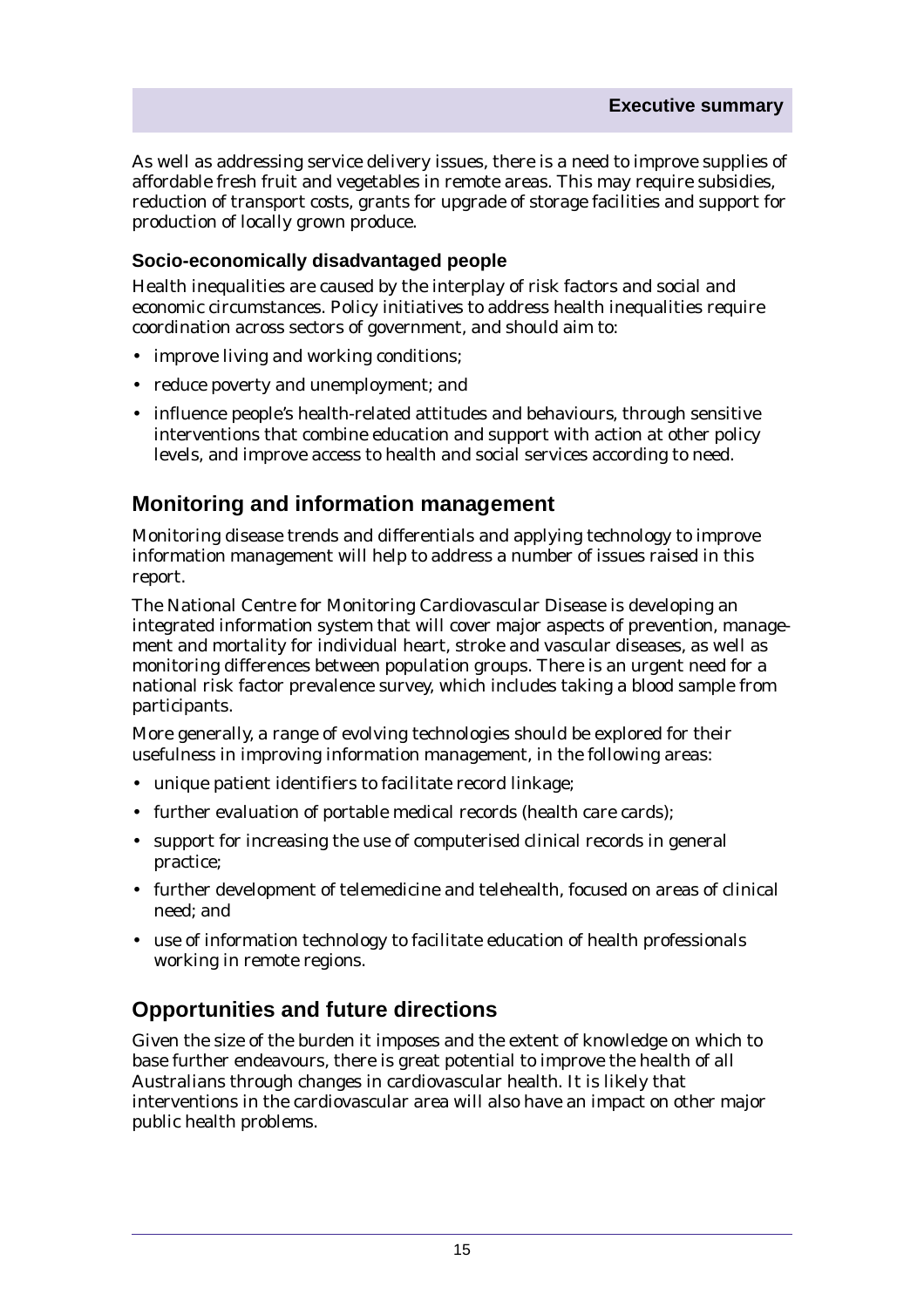Achieving this potential improvement in cardiovascular health will require new approaches and sometimes new systems to support them. There is still a great challenge to achieve adequate funding, integration of effort and long-term strategic planning. This action will involve governments at all levels, the private sector, and non-government and community organisations.

Governments have a number of broad levers at their disposal to foster better programs and practice and to discourage inappropriate practice. A number of these levers could be employed within the following priority areas for cardiovascular health.

- Establishing a secure long-term **national focus on heart, stroke and vascular disease** from which policies and activities can emanate. National approaches exist for other NHPAs, and major achievements have occurred with other national programs such as HIV control and screening for cervical cancer. A similar multi-disciplinary approach should be established to help coordinate the prevention and guide the management of heart, stroke and vascular disease. There should also be provision for regular review of progress and future opportunities.
- **Coordinating primary prevention** across NHPAs. The primary prevention messages relating to health and lifestyle across the major health issues are virtually the same. National action in these areas will be most effective if there is coordination across different program areas, consistent health messages and adequate funding. The National Public Health Partnership and preliminary work on a National Primary Prevention Strategy should contribute much to this area. Currently, there is no funding infrastructure in place to address coordination issues. However, a number of innovative proposals could be further explored which could draw together processes and principles established under existing arrangements.
- Establishing a **national mechanism for development, review and implementation of best practice guidelines***.* The Commonwealth is likely to maintain overall responsibility for developing clinical practice guidelines and also identifying areas of inappropriate practice. However, it should be recognised that many of the issues central to implementing change in practice are service design issues and require the involvement of State and local government and non-government groups to ensure high uptake. A nationally coordinated process to ensure regularly updated, systematic reviews and guidelines are available should be linked to local planning and quality improvement processes for implementation.
- Ensuring that any national focus on heart, stroke and vascular disease includes a **specific focus on stroke**. The area of stroke has received less emphasis and funding than coronary heart disease. Any national program for coordinating the prevention and management of heart, stroke and vascular disease should include a specific focus on stroke, to address additional stroke-related issues across the continuum of care.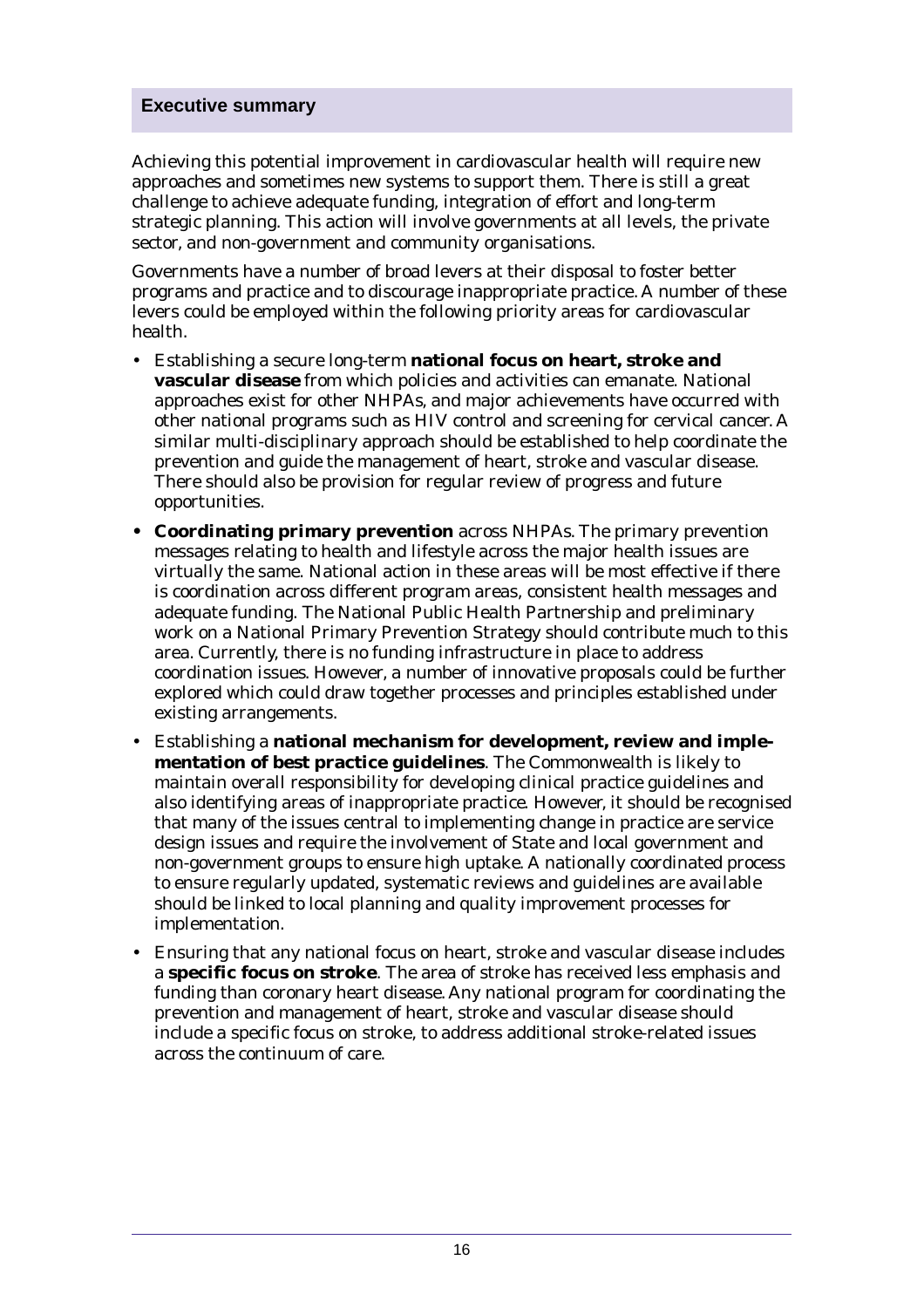- Tackling the underlying causes of **inequalities in health among populations** with worse cardiovascular health than the general population, particularly the Indigenous population, but also remote area and socio-economically disadvantaged groups. A key aim of public policy in the next millennium must be to design cross-sectoral interventions that improve the health of these populations and reduce gaps in health status. Government policy initiatives at all levels need to be examined for their likely impact on the health of disadvantaged populations.
- **Continuing and expanding the activities of the National Centre for Monitoring Cardiovascular Disease**. Regular collections of survey data on risk factors, including lifestyle and biomedical risk factors of public health significance, are needed to help direct and evaluate preventive activities.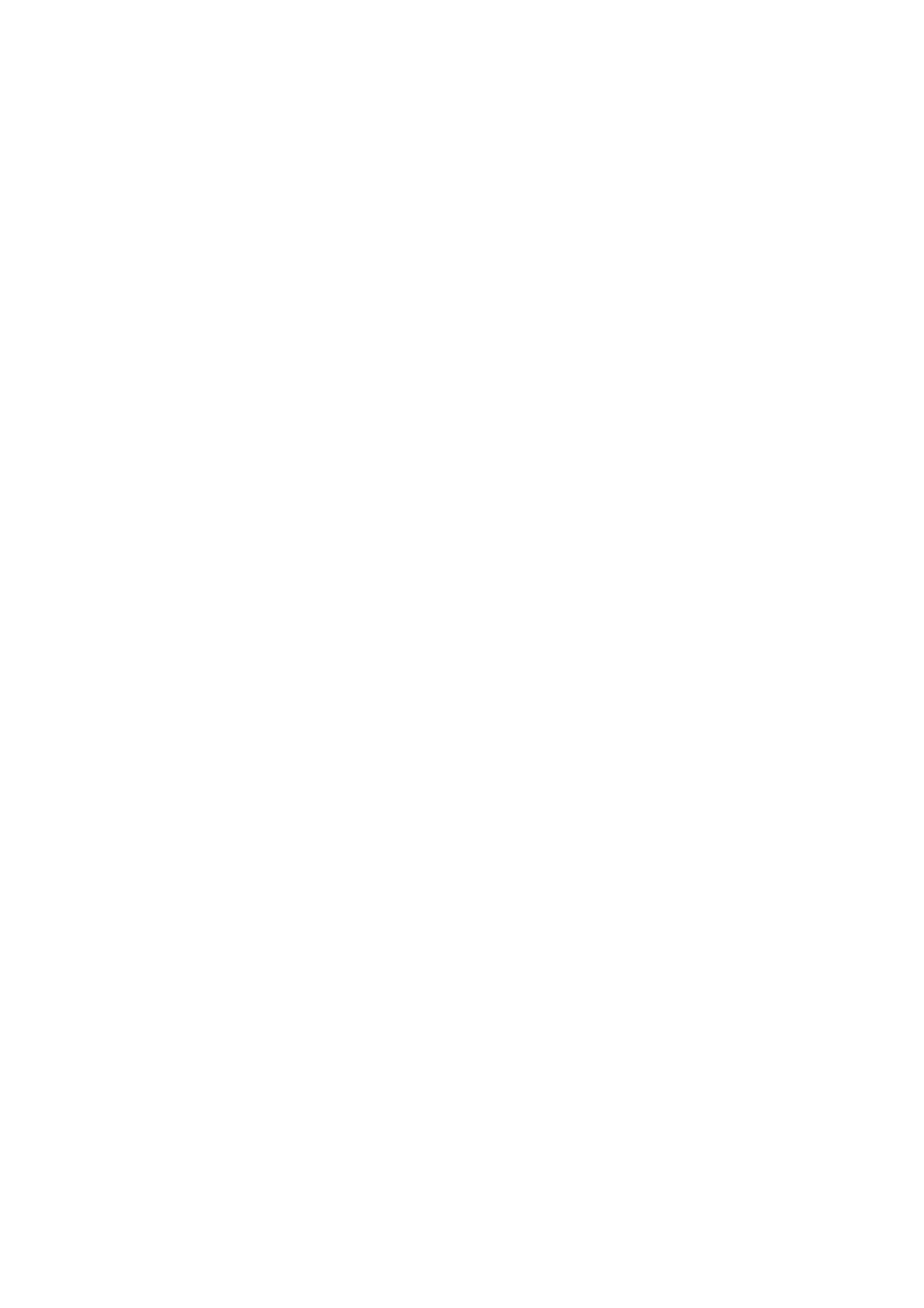# <span id="page-18-0"></span>**Introduction**

### **Background**

This report on cardiovascular health is one of a series of biennial reports to Health Ministers on each of the five National Health Priority Areas (NHPAs) — cancer control, injury prevention and control, cardiovascular health, diabetes mellitus and mental health. This report is being released concurrently with reports on diabetes mellitus and mental health. Reports on cancer control and injury prevention and control were released in mid-1998 (DHFS & AIHW 1998a; 1998b).

Although each report covers a group of discrete diseases or conditions and the recommended strategies for action are often specific in nature, the NHPA initiative recognises the role played by broader population health initiatives in realising improvements in the health status of Australians. Public health strategies and programs that target major risk factors such as smoking may benefit several priority areas, for example cardiovascular health and cancer.

This report on cardiovascular health is part of an encompassing NHPA process that involves various levels of government and draws on expert advice from nongovernment organisations, with this report's primary goal being to reduce the impact of heart, stroke and vascular disease on the Australian population.

### **The National Health Priority Areas initiative**

Current international comparisons of life expectancy indicate that the health of Australians is among the best in the world and should continue to improve with continued concerted efforts across the nation. The NHPA initiative emphasises collaborative action between the Commonwealth Government and State and Territory Governments, the National Health and Medical Research Council (NHMRC), the Australian Institute of Health and Welfare (AIHW), nongovernment organisations, appropriate experts, clinicians and consumers. It recognises that specific strategies for reducing the burden of illness should be holistic, encompassing the continuum of care from prevention through treatment and management to rehabilitation, and should be underpinned by evidence based on appropriate research.

By targeting specific areas that impose high social and financial costs on Australian society, collaborative action can achieve significant and cost-effective improvements in the health of Australians. The diseases and conditions targeted through the NHPA process were chosen because they are areas where significant gains in the health of Australians can be achieved.

### **From National Health Goals and Targets to National Health Priority Areas**

The World Health Organization (WHO) published the *Global Strategy for Health for All by the Year 2000* in 1981 (WHO 1981). In response to this charter, the *Health for All Australians* report was developed and represented Australia's 'first national attempt to compile goals and targets for improving health and reducing inequalities in health status among population groups' (Health Targets and Implementation Committee 1988). The 20 goals and 65 targets focused on population groups, major causes of sickness and death, and risk factors.

A revised set of targets was published in the *Goals and Targets for Australia's Health in the Year 2000 and Beyond* report (Nutbeam et al 1993). Goals and targets were established in four main areas — reductions in mortality and morbidity;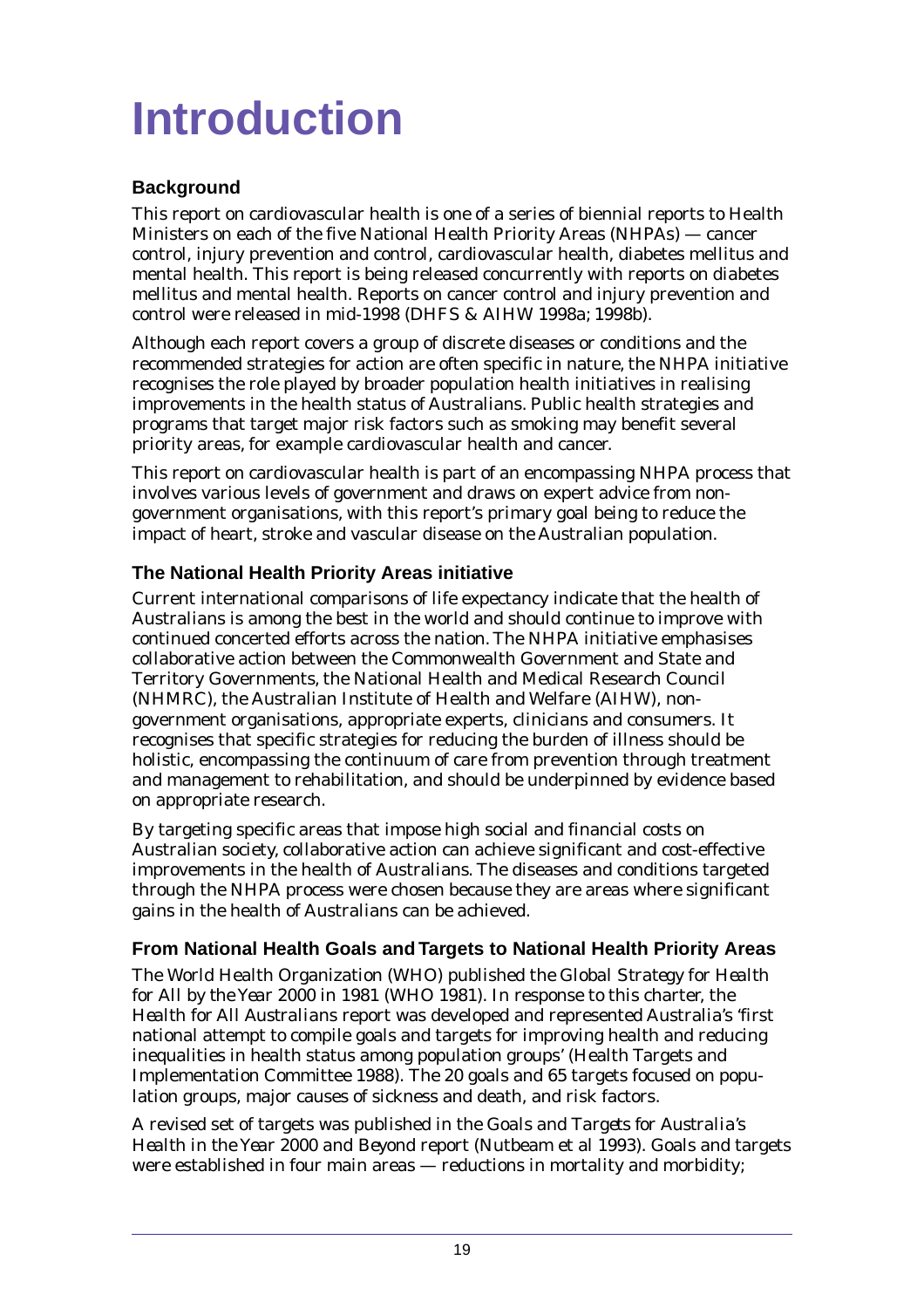#### **Introduction**

reductions in health risk factors; improvements in health literacy; and the creation of health-supportive environments. However, this framework was not implemented widely.

The *Better Health Outcomes for Australians* (DHFS 1994a) refined the National Health Goals and Targets program. The focus of goals and targets was shifted to four major areas for action — cancer control, injury prevention and control, cardiovascular health, and mental health. As a corollary to this, Australian Health Ministers also adopted a national health policy which committed the Commonwealth Government and State and Territory Governments to develop health goals and targets in the priority health areas and re-orient the process towards population health.

In 1995, it was recognised that there were a number of fundamental shortcomings of the National Health Goals and Targets process, principally that there were too many indicators (over 140 across the four health priority areas), there was a lack of emphasis on treatment and ongoing management of the disease/condition, and there was no national reporting requirement. In implementing a goals and targets approach, emphasis was placed on measures of health status and reduction of risk factors. However, no nationally agreed strategies were developed to promote the change required to reach the targets set.

This led to the establishment of the current NHPA initiative. Health Ministers agreed at their meeting in July 1996 that a national report on each priority area be prepared every two years, to give an overview of the impact on the health of Australians in these areas, allowing time for major changes in health indicator status to become apparent. These reports would include a statistical analysis of surveillance data and trends for a set of agreed national indicators. It was also agreed that diabetes mellitus should become the fifth NHPA.

The *First Report on National Health Priority Areas 1996* (AIHW & DHFS 1997), a consolidated report on progress in all the priority areas, was presented to Health Ministers in August 1997.

#### **Development of the report**

The National Health Priority Committee (NHPC) appointed an Expert Advisory Group to oversee the development of the report, with the assistance of five Working Groups in the areas of:

- cardiac and vascular disease;
- stroke;
- primary prevention;
- Indigenous and remote populations; and
- information management.

The report was developed in consultation with the Commonwealth Government and State and Territory Governments, with the AIHW through its National Centre for Monitoring Cardiovascular Disease and NHPA Monitoring Team, and with a wide range of those active in the field of cardiovascular health, including consumer groups, peak community groups and health care professionals.